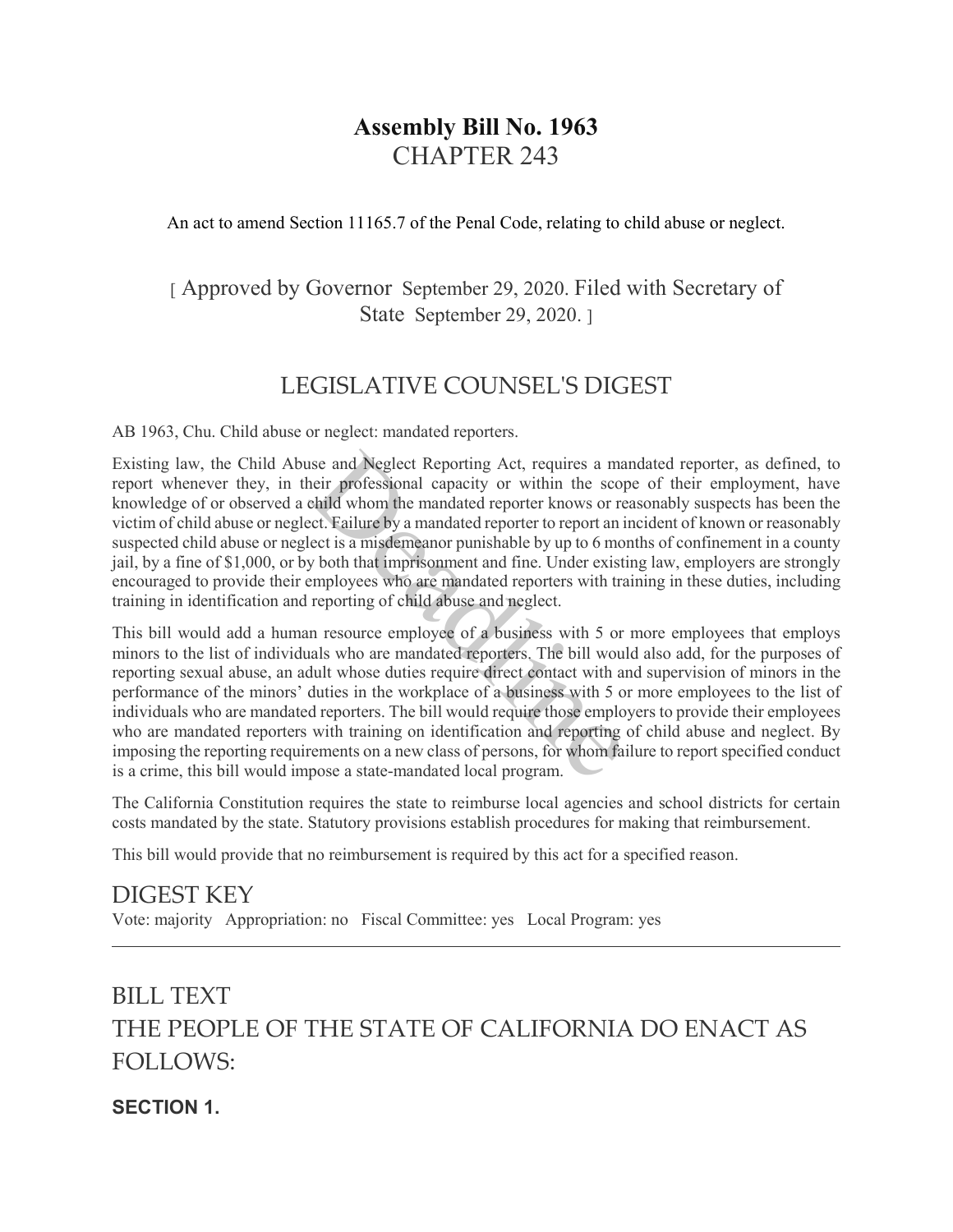Section 11165.7 of the Penal Code is amended to read:

#### **11165.7.**

(a) As used in this article, "mandated reporter" is defined as any of the following:

(1) A teacher.

(2) An instructional aide.

(3) A teacher's aide or teacher's assistant employed by a public or private school.

(4) A classified employee of a public school.

(5) An administrative officer or supervisor of child welfare and attendance, or a certificated pupil personnel employee of a public or private school.

(6) An administrator of a public or private day camp.

(7) An administrator or employee of a public or private youth center, youth recreation program, or youth organization.

(8) An administrator, board member, or employee of a public or private organization whose duties require direct contact and supervision of children, including a foster family agency. member, or employee of a public or private orgen of children, including a foster family agency<br>
office of education or the State Department of<br>
th children on a regular basis.<br>
cator, or an employee of a licensed community

(9) An employee of a county office of education or the State Department of Education whose duties bring the employee into contact with children on a regular basis.

(10) A licensee, an administrator, or an employee of a licensed community care or child daycare facility.

(11) A Head Start program teacher.

(12) A licensing worker or licensing evaluator employed by a licensing agency, as defined in Section 11165.11.

(13) A public assistance worker.

(14) An employee of a childcare institution, including, but not limited to, foster parents, group home personnel, and personnel of residential care facilities.

(15) A social worker, probation officer, or parole officer.

(16) An employee of a school district police or security department.

(17) A person who is an administrator or presenter of, or a counselor in, a child abuse prevention program in a public or private school.

(18) A district attorney investigator, inspector, or local child support agency caseworker, unless the investigator, inspector, or caseworker is working with an attorney appointed pursuant to Section 317 of the Welfare and Institutions Code to represent a minor.

(19) A peace officer, as defined in Chapter 4.5 (commencing with Section 830) of Title 3 of Part 2, who is not otherwise described in this section.

(20) A firefighter, except for volunteer firefighters.

(21) A physician and surgeon, psychiatrist, psychologist, dentist, resident, intern, podiatrist, chiropractor, licensed nurse, dental hygienist, optometrist, marriage and family therapist, clinical social worker, professional clinical counselor, or any other person who is currently licensed under Division 2 (commencing with Section 500) of the Business and Professions Code.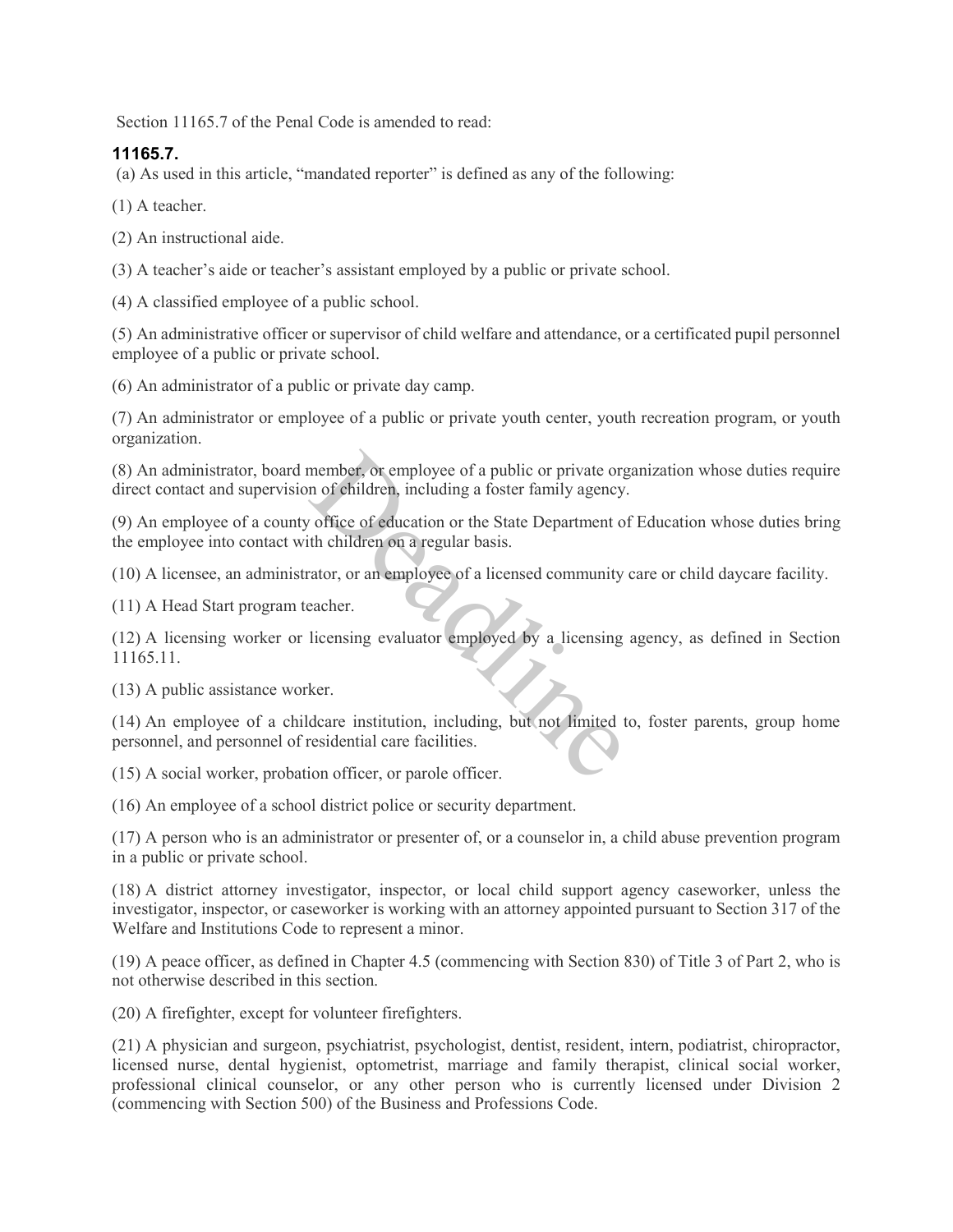(22) An emergency medical technician I or II, paramedic, or other person certified pursuant to Division 2.5 (commencing with Section 1797) of the Health and Safety Code.

(23) A psychological assistant registered pursuant to Section 2913 of the Business and Professions Code.

(24) A marriage and family therapist trainee, as defined in subdivision (c) of Section 4980.03 of the Business and Professions Code.

(25) An unlicensed associate marriage and family therapist registered under Section 4980.44 of the Business and Professions Code.

(26) A state or county public health employee who treats a minor for venereal disease or any other condition.

(27) A coroner.

(28) A medical examiner or other person who performs autopsies.

(29) A commercial film and photographic print or image processor as specified in subdivision (e) of Section 11166. As used in this article, "commercial film and photographic print or image processor" means a person who develops exposed photographic film into negatives, slides, or prints, or who makes prints from negatives or slides, or who prepares, publishes, produces, develops, duplicates, or prints any representation of information, data, or an image, including, but not limited to, any film, filmstrip, photograph, negative, slide, photocopy, videotape, video laser disc, computer hardware, computer software, computer floppy disk, data storage medium, CD-ROM, computer-generated equipment, or computer-generated image, for compensation. The term includes any employee of that person; it does not include a person who develops film or makes prints or images for a public agency. s commercial rim and photographic print of into<br>tographic film into negatives, slides, or princepares, publishes, produces, develops, duplica<br>mage, including, but not limited to, any film, f<br>video laser disc, computer hard

(30) A child visitation monitor. As used in this article, "child visitation monitor" means a person who, for financial compensation, acts as a monitor of a visit between a child and another person when the monitoring of that visit has been ordered by a court of law.

(31) An animal control officer or humane society officer. For the purposes of this article, the following terms have the following meanings:

(A) "Animal control officer" means a person employed by a city, county, or city and county for the purpose of enforcing animal control laws or regulations.

(B) "Humane society officer" means a person appointed or employed by a public or private entity as a humane officer who is qualified pursuant to Section 14502 or 14503 of the Corporations Code.

(32) A clergy member, as specified in subdivision (d) of Section 11166. As used in this article, "clergy member" means a priest, minister, rabbi, religious practitioner, or similar functionary of a church, temple, or recognized denomination or organization.

(33) Any custodian of records of a clergy member, as specified in this section and subdivision (d) of Section 11166.

(34) An employee of any police department, county sheriff's department, county probation department, or county welfare department.

(35) An employee or volunteer of a Court Appointed Special Advocate program, as defined in Rule 5.655 of the California Rules of Court.

(36) A custodial officer, as defined in Section 831.5.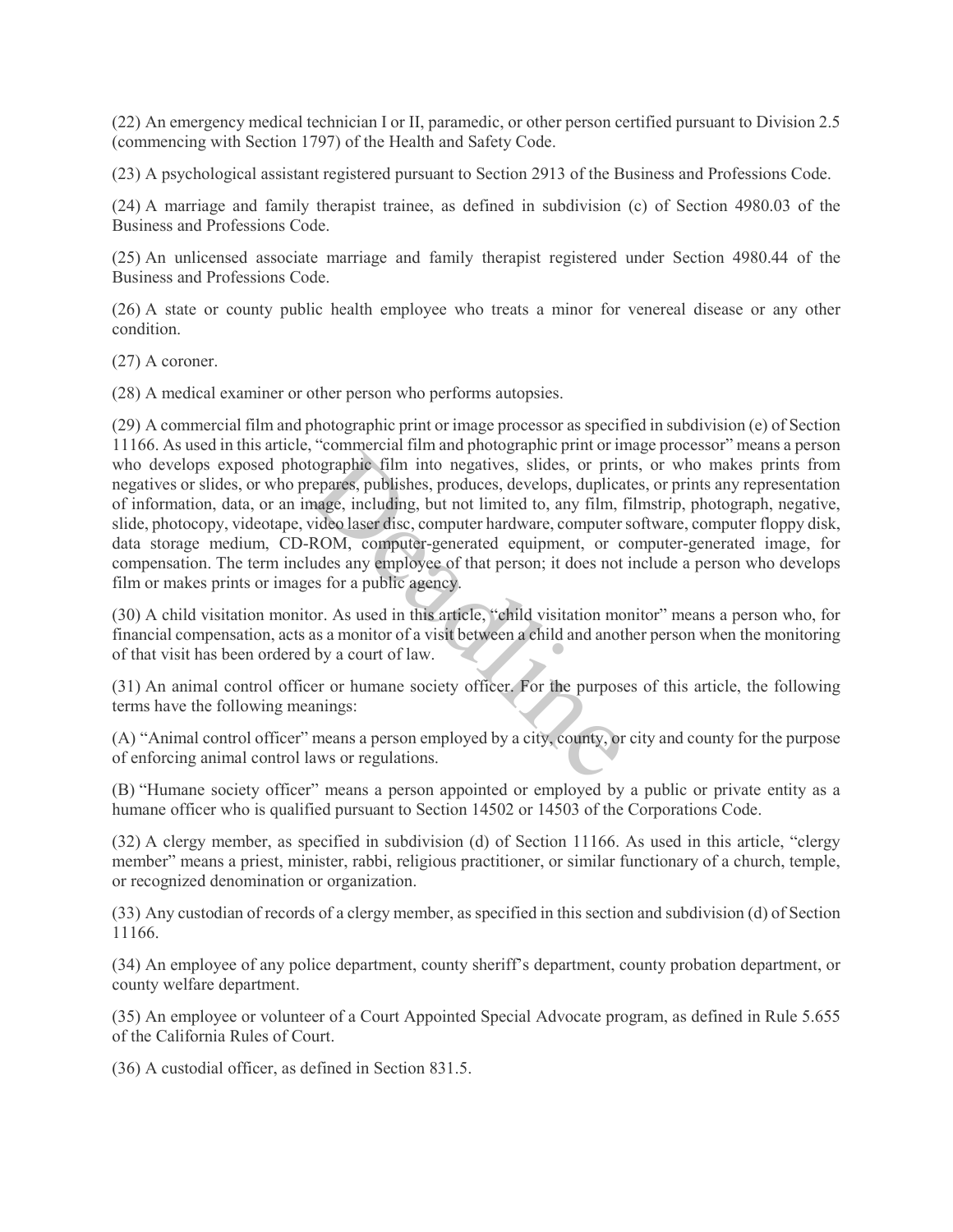(37) A person providing services to a minor child under Section 12300 or 12300.1 of the Welfare and Institutions Code.

(38) An alcohol and drug counselor. As used in this article, an "alcohol and drug counselor" is a person providing counseling, therapy, or other clinical services for a state licensed or certified drug, alcohol, or drug and alcohol treatment program. However, alcohol or drug abuse, or both alcohol and drug abuse, is not, in and of itself, a sufficient basis for reporting child abuse or neglect.

(39) A clinical counselor trainee, as defined in subdivision (g) of Section 4999.12 of the Business and Professions Code.

(40) An associate professional clinical counselor registered under Section 4999.42 of the Business and Professions Code.

(41) An employee or administrator of a public or private postsecondary educational institution, whose duties bring the administrator or employee into contact with children on a regular basis, or who supervises those whose duties bring the administrator or employee into contact with children on a regular basis, as to child abuse or neglect occurring on that institution's premises or at an official activity of, or program conducted by, the institution. Nothing in this paragraph shall be construed as altering the lawyer-client privilege as set forth in Article 3 (commencing with Section 950) of Chapter 4 of Division 8 of the Evidence Code.

(42) An athletic coach, athletic administrator, or athletic director employed by any public or private school that provides any combination of instruction for kindergarten, or grades 1 to 12, inclusive.

(43) (A) A commercial computer technician as specified in subdivision (e) of Section 11166. As used in this article, "commercial computer technician" means a person who works for a company that is in the business of repairing, installing, or otherwise servicing a computer or computer component, including, but not limited to, a computer part, device, memory storage or recording mechanism, auxiliary storage recording or memory capacity, or any other material relating to the operation and maintenance of a computer or computer network system, for a fee. An employer who provides an electronic communications service or a remote computing service to the public shall be deemed to comply with this article if that employer complies with Section 2258A of Title 18 of the United States Code. I. Nothing in this paragraph shart oc constructed in a security of Chapter<br>
E 3 (commencing with Section 950) of Chapter<br>
tic administrator, or athletic director employed<br>
on of instruction for kindergarten, or grades 1 to

(B) An employer of a commercial computer technician may implement internal procedures for facilitating reporting consistent with this article. These procedures may direct employees who are mandated reporters under this paragraph to report materials described in subdivision (e) of Section 11166 to an employee who is designated by the employer to receive the reports. An employee who is designated to receive reports under this subparagraph shall be a commercial computer technician for purposes of this article. A commercial computer technician who makes a report to the designated employee pursuant to this subparagraph shall be deemed to have complied with the requirements of this article and shall be subject to the protections afforded to mandated reporters, including, but not limited to, those protections afforded by Section 11172.

(44) Any athletic coach, including, but not limited to, an assistant coach or a graduate assistant involved in coaching, at public or private postsecondary educational institutions.

(45) An individual certified by a licensed foster family agency as a certified family home, as defined in Section 1506 of the Health and Safety Code.

(46) An individual approved as a resource family, as defined in Section 1517 of the Health and Safety Code and Section 16519.5 of the Welfare and Institutions Code.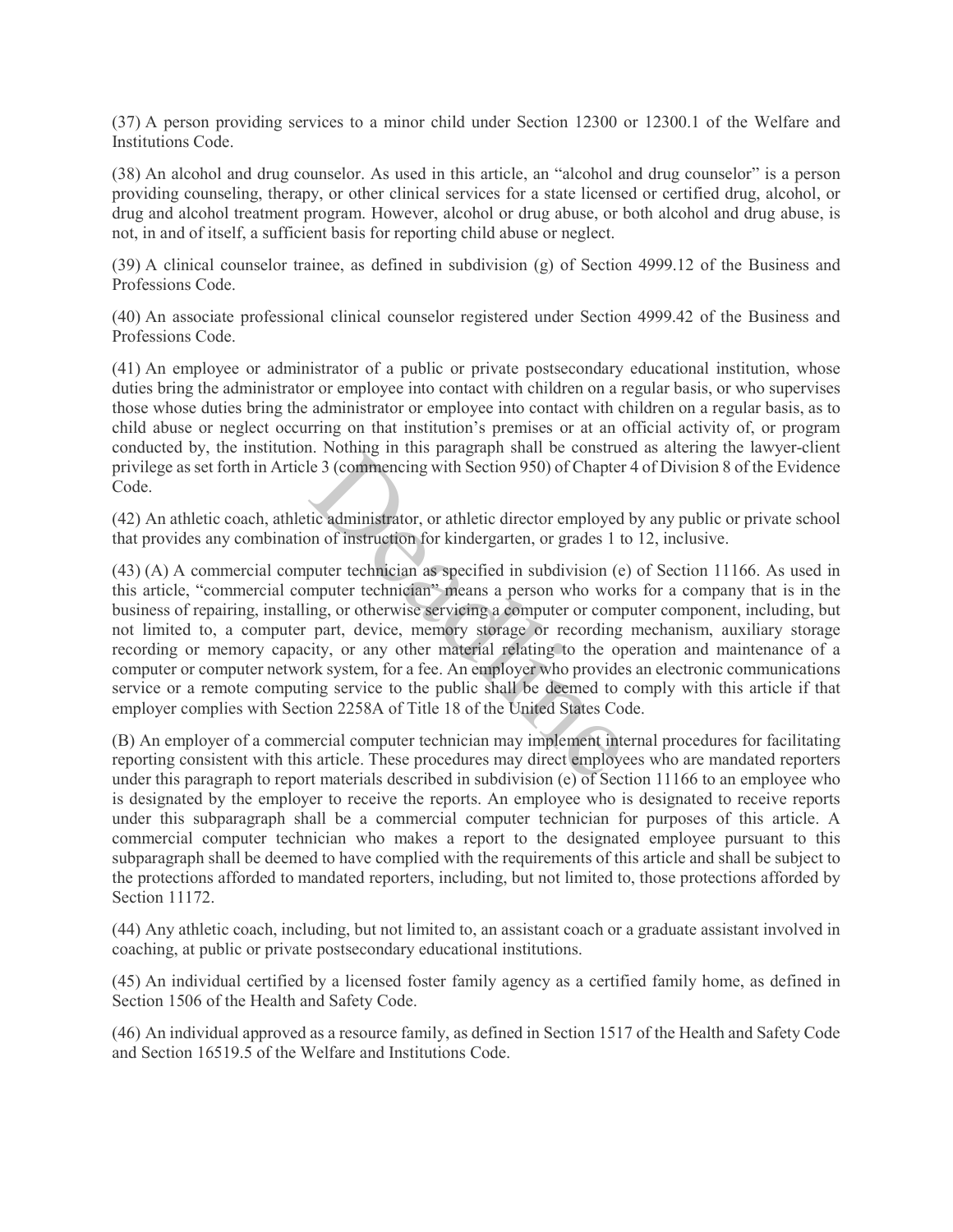(47) A qualified autism service provider, a qualified autism service professional, or a qualified autism service paraprofessional, as defined in Section 1374.73 of the Health and Safety Code and Section 10144.51 of the Insurance Code.

(48) A human resource employee of a business subject to Part 2.8 (commencing with Section 12900) of Division 3 of Title 2 of the Government Code that employs minors. For purposes of this section, a "human resource employee" is the employee or employees designated by the employer to accept any complaints of misconduct as required by Chapter 6 (commencing with Section 12940) of Part 2.8 of Division 3 of Title 2 of the Government Code.

(49) An adult person whose duties require direct contact with and supervision of minors in the performance of the minors' duties in the workplace of a business subject to Part 2.8 (commencing with Section 12900) of Division 3 of Title 2 of the Government Code is a mandated reporter of sexual abuse, as defined in Section 11165.1. Nothing in this paragraph shall be construed to modify or limit the person's duty to report known or suspected child abuse or neglect when the person is acting in some other capacity that would otherwise make the person a mandated reporter.

(b) Except as provided in paragraph (35) of subdivision (a), volunteers of public or private organizations whose duties require direct contact with and supervision of children are not mandated reporters but are encouraged to obtain training in the identification and reporting of child abuse and neglect and are further encouraged to report known or suspected instances of child abuse or neglect to an agency specified in Section 11165.9.

(c) (1) Except as provided in subdivision (d) and paragraph (2), employers are strongly encouraged to provide their employees who are mandated reporters with training in the duties imposed by this article. This training shall include training in child abuse and neglect identification and training in child abuse and neglect reporting. Whether or not employers provide their employees with training in child abuse and neglect identification and reporting, the employers shall provide their employees who are mandated reporters with the statement required pursuant to subdivision (a) of Section 11166.5. contact with and supervision of children are ign in the identification and reporting of child ab<br>a or suspected instances of child abuse or neg<br>n subdivision (d) and paragraph (2), employe<br>are mandated reporters with train

(2) Employers subject to paragraphs (48) and (49) of subdivision (a) shall provide their employees who are mandated reporters with training in the duties imposed by this article. This training shall include training in child abuse and neglect identification and training in child abuse and neglect reporting. The training requirement may be met by completing the general online training for mandated reporters offered by the Office of Child Abuse Prevention in the State Department of Social Services.

(d) Pursuant to Section 44691 of the Education Code, school districts, county offices of education, state special schools and diagnostic centers operated by the State Department of Education, and charter schools shall annually train their employees and persons working on their behalf specified in subdivision (a) in the duties of mandated reporters under the child abuse reporting laws. The training shall include, but not necessarily be limited to, training in child abuse and neglect identification and child abuse and neglect reporting.

(e) (1) On and after January 1, 2018, pursuant to Section 1596.8662 of the Health and Safety Code, a childcare licensee applicant shall take training in the duties of mandated reporters under the child abuse reporting laws as a condition of licensure, and a childcare administrator or an employee of a licensed child daycare facility shall take training in the duties of mandated reporters during the first 90 days when that administrator or employee is employed by the facility.

(2) A person specified in paragraph (1) who becomes a licensee, administrator, or employee of a licensed child daycare facility shall take renewal mandated reporter training every two years following the date on which that person completed the initial mandated reporter training. The training shall include, but not necessarily be limited to, training in child abuse and neglect identification and child abuse and neglect reporting.